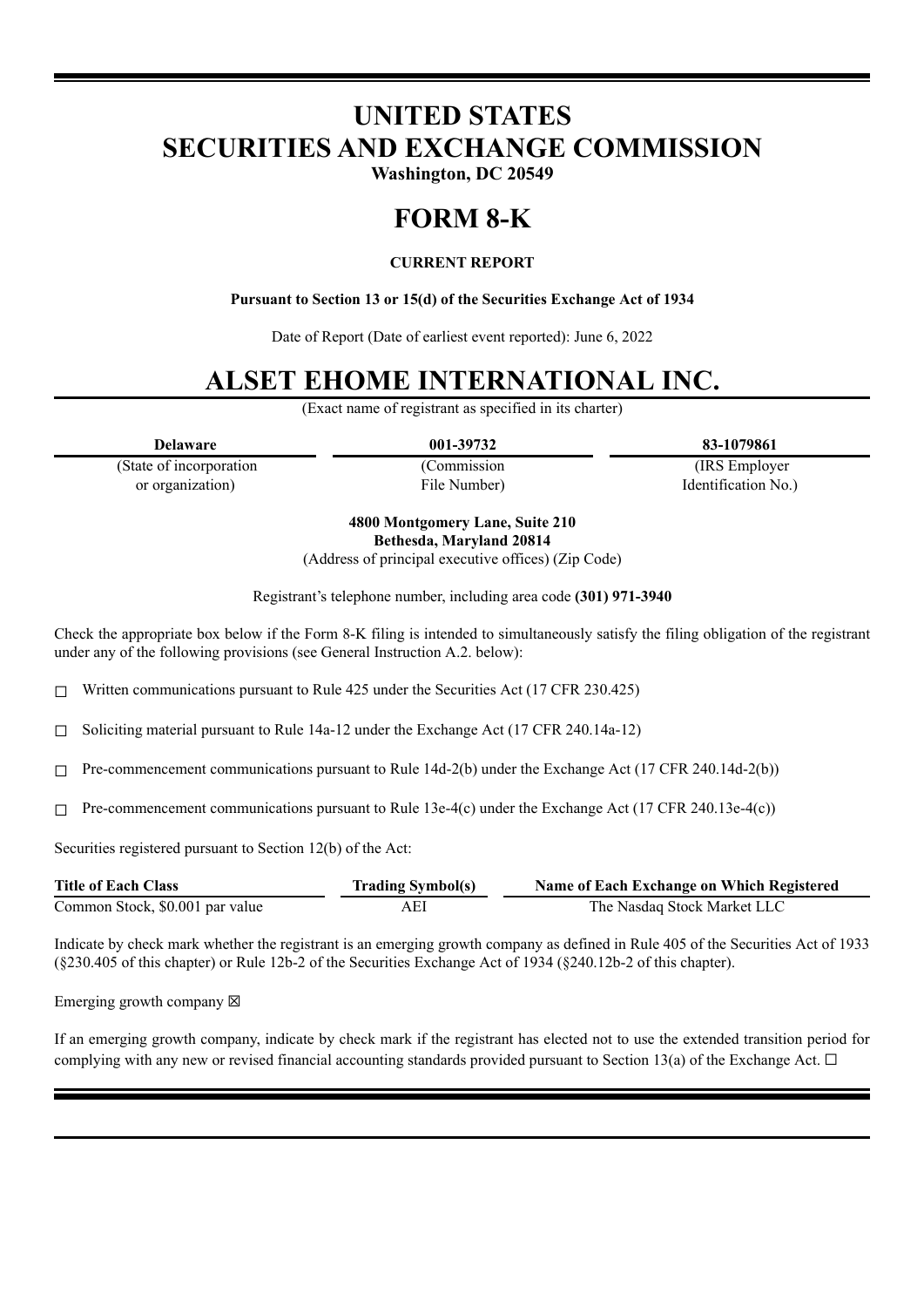#### **Item 5.07 Submission of Matters to a Vote of Security Holders**

On June 6, 2022, Alset EHome International Inc. (the "Company") held a Special Meeting of Stockholders (the "Special Meeting"). As of April 14, 2022, the date of record for determining the stockholders entitled to vote on the proposals presented at the Special Meeting, there were 113,187,898 shares of the Company's common stock, par value \$0.001, issued and outstanding and entitled to vote at the Special Meeting. A total of 74,097,969 shares of common stock, representing 65% of the aggregate shares outstanding and eligible to vote and constituting a quorum, were represented virtually or by valid proxies at the Special Meeting.

The stockholders approved, in accordance with NASDAQ Listing Rule 5635(a), the issuance of 35,319,290 newly issued shares of the Company's common stock in connection with the purchase of 293,428,200 ordinary shares of Alset International Limited from Chan Heng Fai, the Company's Chairman, Chief Executive Officer and largest stockholder.

The stockholders approved the reincorporation of the Company in Texas and the change of the Company's name to "Alset Inc.".

The stockholders ratified the appointment of Grassi & Co., CPAs, P.C. as the Company's independent registered public accounting firm for the fiscal year ending December 31, 2021.

The final voting results on these matters were as follows:

1. Approval of issuance of 35,319,290 newly issued shares of the Company's common stock in connection with the purchase of 293,428,200 ordinary shares of Alset International Limited from Chan Heng Fai, the Company's Chairman, Chief Executive *Of icer and largest stockholder:*

| votes For | Votes Against | Votes Abstained | <b>Broker Non-Votes</b> |
|-----------|---------------|-----------------|-------------------------|
| .478.592  | 4,002,676     | 20,865          | ',836<br>507<br>ر ب     |

2. Approval of the reincorporation of the Company in Texas and the change of the Company's name to "Alset Inc.":

| Votes For    | <b>Votes Against</b> | <b>Votes Abstained</b> | <b>Broker Non-Votes</b> |
|--------------|----------------------|------------------------|-------------------------|
| 66, 191, 172 | 301,713              | 9.248                  | 7,597,836               |

3. Ratification of appointment of Grassi & Co., CPAs, P.C. as the Company's independent registered public accounting firm for *the fiscal year ending December 31, 2021:*

| <b>Votes For</b> | <b>Votes Against</b> | <b>Votes Abstained</b> | <b>Broker Non-Votes</b> |
|------------------|----------------------|------------------------|-------------------------|
| 73,733,981       | 336,339              | 29,649                 |                         |